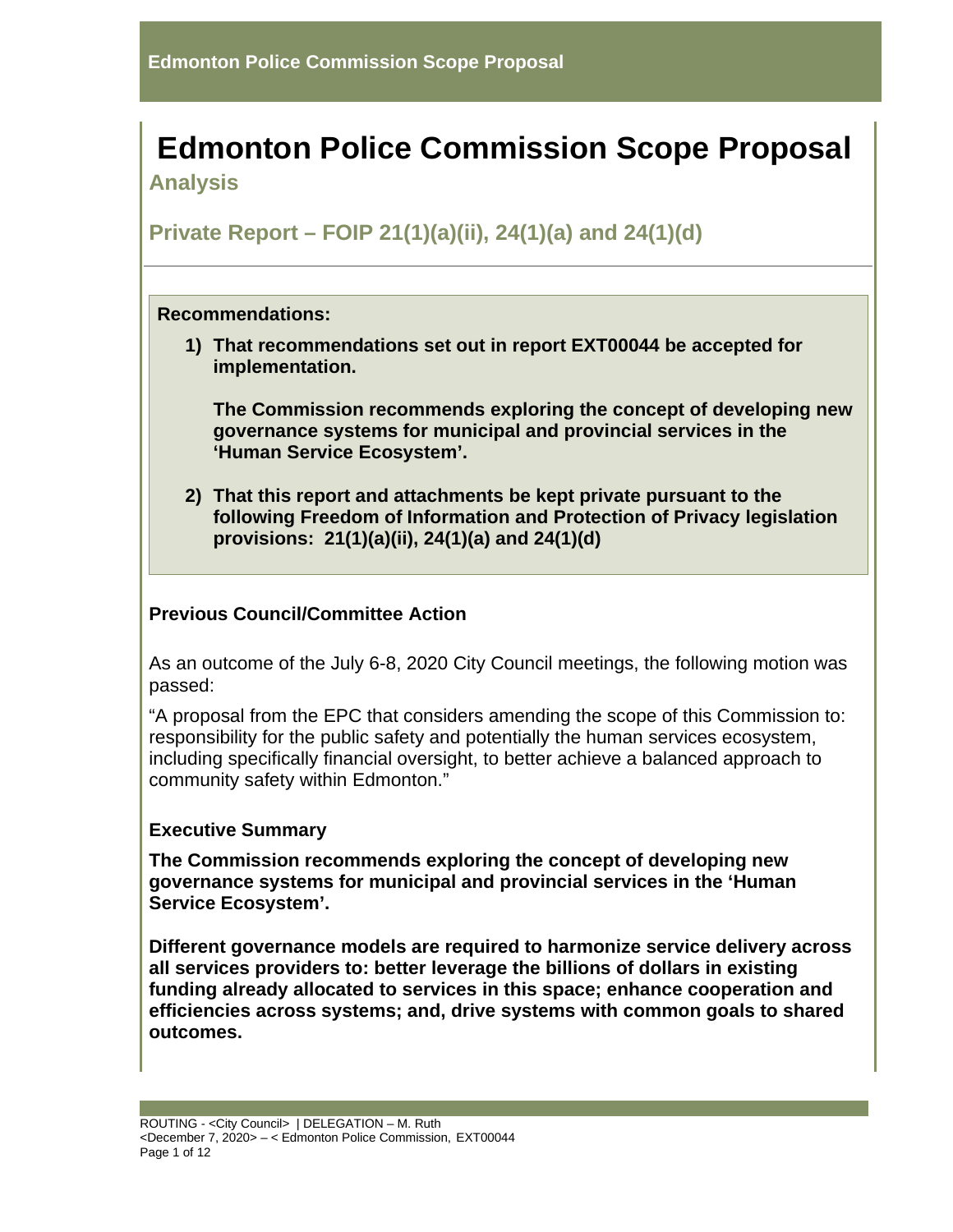The Edmonton Police Commission is recommending the transformation to a full public governance model for municipal services and programming operating within the 'human services ecosystem' as the first step towards a longer-term goal of more closely aligning these types of municipal and provincial services. The Edmonton Police Commission strongly believes that closer collaboration across levels of government will achieve better outcomes for Edmontonians. New governance models signal a commitment to finding better ways of providing services and in efficiently meeting the shared goals of City Council, the Provincial Government, and the public with respect to increasing public safety in a respectful, compassionate, and intelligent way. Municipal and Provincial systems need to work together to focus on how citizens can be better served by:

- driving shared outcomes across different service providers;
- increasing efficiencies;
- reducing duplication of service;
- identifying and filling gaps in service delivery;
- enhancing partnerships; and
- providing for service delivery of the right type to the right person in the right situation.

## Public Health Approach to Safety:

Based on the concept of a public health approach to policing<sup>1</sup>, the primary goal for Edmonton is to ensure citizens receive the services they need, when they need them, in an effective and efficient way. Police are often called upon to respond to complex situations that often have elements of public safety concerns but, after investigation, are found to be non-criminal in nature. This becomes a pressing matter for police, as they operate on a 24/7 basis, unlike many other social service providers. As heard through the Public Hearing process established by City Council in June 2020, many of these situations, such as an individual experiencing a mental health crisis, may be more appropriately managed through a service delivery model that leverages the strengths of partners in the community. By working in partnership at the community level to address needs of individuals through strategic and holistic planning, current and future expectations of Edmontonians can be better met.

This model, focused on balancing enforcement and social supports, may provide for less dependence on reactionary, incident-driven responses and re-focusing efforts and investments towards the long-term benefits of social development, prevention, and mitigating risk, and enhancing opportunities for recovery.

<span id="page-1-0"></span><sup>1</sup> [https://www.college.police.uk/What-we-do/Support/uniformed-policing](https://www.college.police.uk/What-we-do/Support/uniformed-policing-faculty/Documents/Public%20Health%20Approaches.pdf)[faculty/Documents/Public%20Health%20Approaches.pdfhttps://www.college.police.uk/What-we](https://www.college.police.uk/What-we-do/Support/uniformed-policing-faculty/Documents/Public%20Health%20Approaches.pdf)[do/Support/uniformed-policing-faculty/Documents/Public%20Health%20Approaches.pdf](https://www.college.police.uk/What-we-do/Support/uniformed-policing-faculty/Documents/Public%20Health%20Approaches.pdf)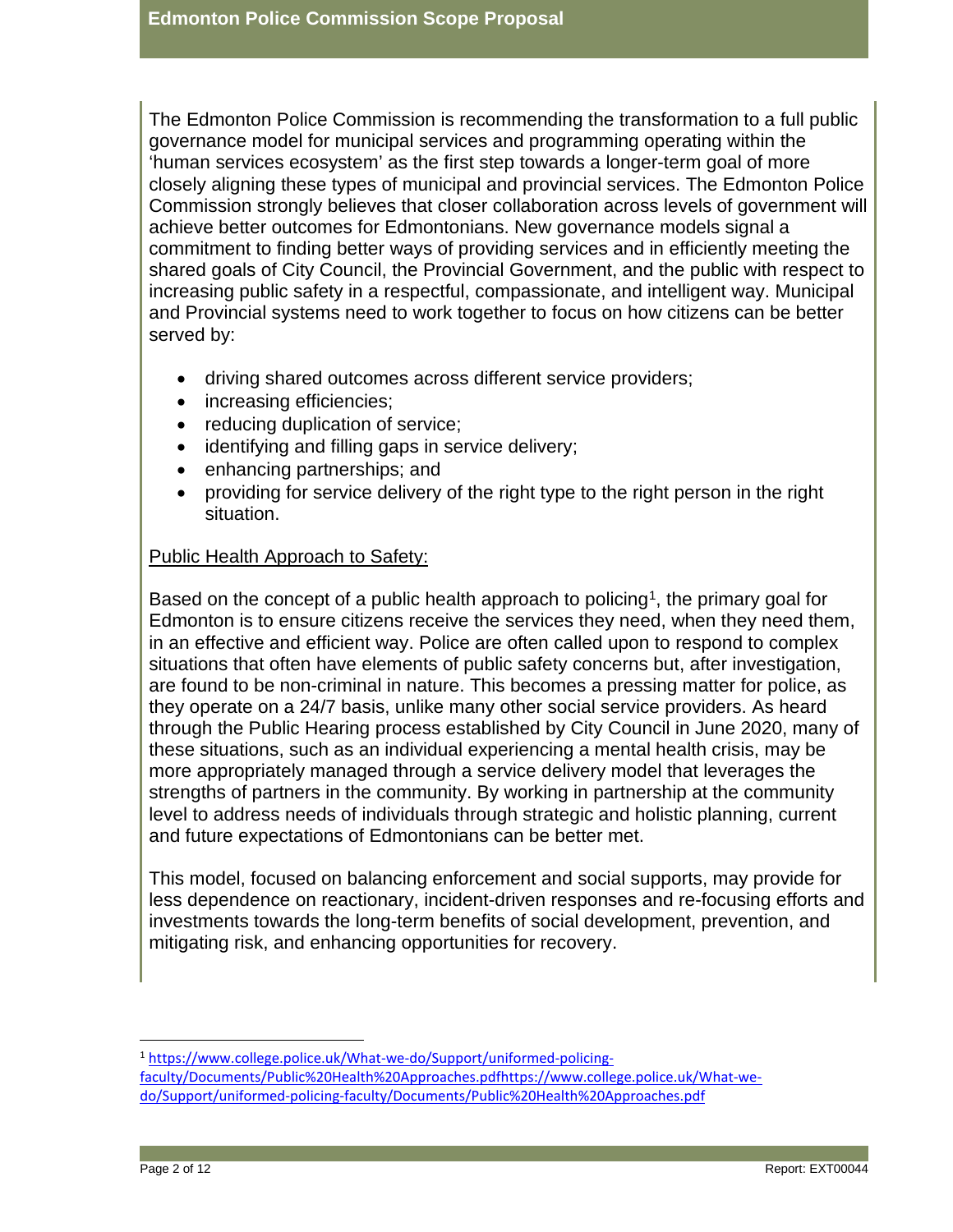It is important to note that although there could be less of a need to rely on reactionary, incident-driven responses, there continues to be a critical role for the police in triaging and responding to criminal incidents, violent situations, and for public safety issues.

As noted in Council Report 8440 - Non-Government Organizations - Review of Funding Allocated by Levels of Government for Social Service Functions, there is significant existing funding (billions) allocated to support heath, mental health, housing, homelessness, social services and enforcement. Currently, there are no common outcomes or measures which leads to siloed and uncoordinated service delivery. Existing funding within these siloed systems can be better leveraged through optimized models of governance to address many of the inefficiencies and ineffectiveness present in the existing systems. Existing systems largely operate independently and only cooperate on a program level basis, with little regard for broad systemic change that focuses on driving out successful programming.

# **Report**

## Assumptions:

- This proposal is conceptual only. It is not a business case and has not considered governance, potential legislative change, legal concerns, labour relations, community opinions, etc.
- There is enough funding (billions of dollars) already in place through multiple levels of government to be successful at achieving shared goals.
- This proposal lacks the benefit of robust assessment/evaluation and cost/benefit analysis.
- Creation of a new entities to take on additional or different responsibilities would require reallocation of existing social safety net funding to support governance authority.
- Changes to the *Police Act* being contemplated by the Government of Alberta may impact some elements of the proposal.
- Mechanisms available to City Council to achieve this proposal (bylaws, administrative change, labour relations issues, granting approaches, etc.) have not been deeply explored.
- That the Government of Alberta would be a willing participant in implementing elements of the proposal, both in the short term and long term.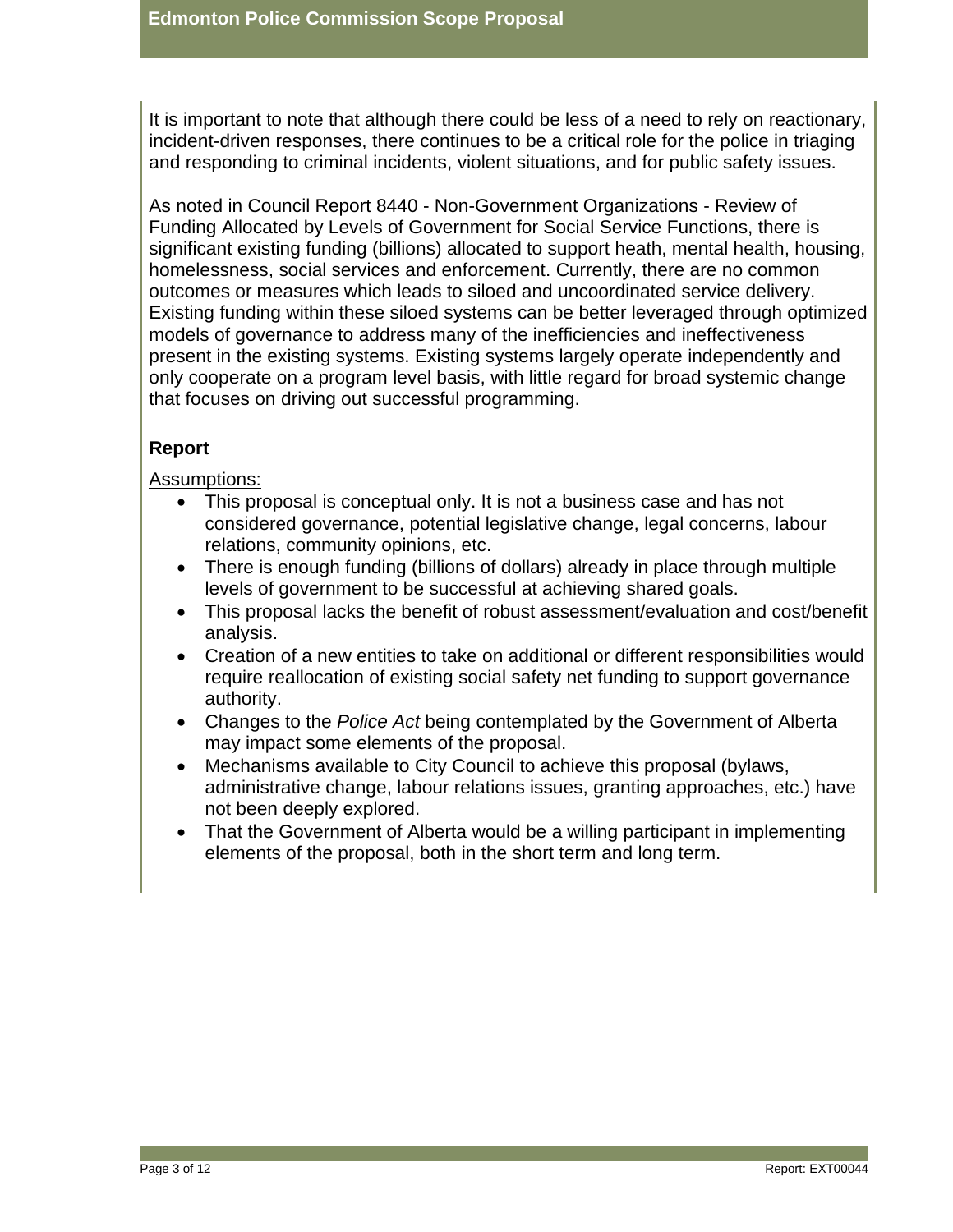

# **Proposal:**

**Evolve governance for 'Human Service Ecosystem' programs within the City of Edmonton. Integrating municipal services under a common governance framework will help position the City of Edmonton with the best ability to ensure efficient and effective oversight of funding, services, and outcomes through effective public governance.**

**Seek the Support of the Government of Alberta to Restructure Provincial Services to better align and collaborate with new Municipal Governance Models. A provincial government service delivery realignment envisions the development of common frameworks for how municipal and provincial programming in this space will work together to ensure efficient and effective oversight of funding, services, and outcomes through effective governance.**

# Overview:

The end goal for the City of Edmonton could be the creation of a new agency, board or commission for all municipal programs involved in the provision of services related to community safety and wellbeing (or the 'Human Services Ecosystem'). Additionally, the City of Edmonton would advocate with the Government of Alberta to realign provincial 'Human Services Ecosystem' programming under a common Ministry to better complement how municipal services will be delivered.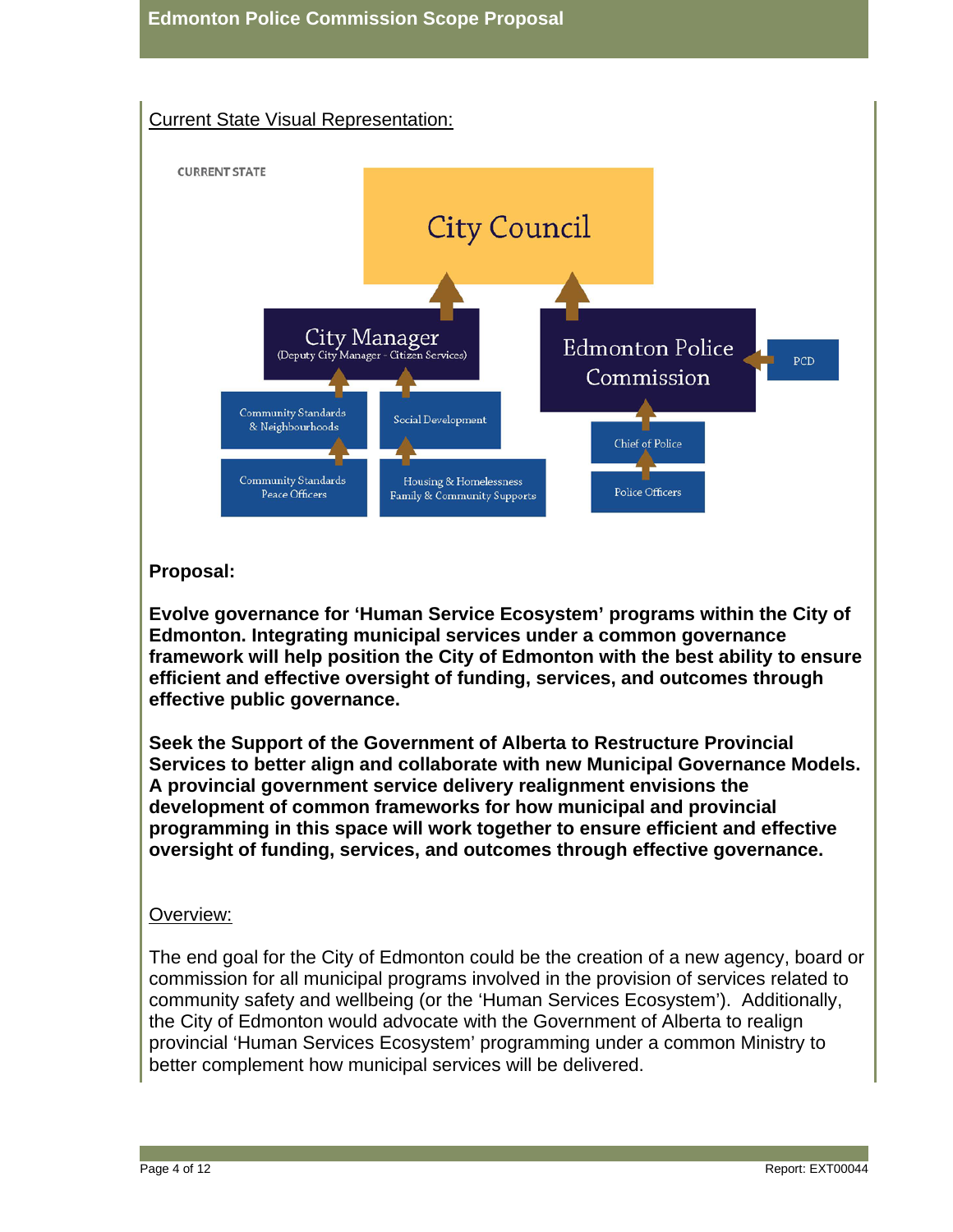The focus of this proposal is public wellbeing and safety of citizens across programming delivered by levels of government. It envisions the creation of a new way of enhancing wellbeing and safety outcomes by creating new governance structures, with a new mindset, and new pathways for building cooperation and collaboration.

For the City of Edmonton, this concept shifts responsibility for 'social services' and 'law enforcement services' towards a broader public governance model.

## Value Proposition for City Council:

Changes in governance models for how municipal services are delivered will provide the following value to City Council:

- Increased accountability will be established for programming with respect to success and outcomes.
- Over time, a higher level of service will be established for marginalized and vulnerable populations.
- A coordinated effort among subject matter experts to drive a common outcome will produce better results across the system.
- Ultimately, as this new model realizes success there will be greater services provided at greater cost efficiency.

## **New Governance Model:**

- A new agency, board or commission would be created to provide a public governance model for all programs within the City of Edmonton that work in the 'social services' space.
	- o Alternately, an existing Edmonton Agency, Board or Commission could be repurposed to assume this role.
- The role of the Edmonton Police Commission would be expanded to include governance of some law enforcement services within the City of Edmonton that have social disorder prevention and public safety mandates.

These changes would refocus service delivery in the 'human service ecosystem' towards working collaboratively on sharing outcomes, increasing efficiencies, reducing duplication of service, identifying and reducing gaps in service delivery, enhancing partnerships, and providing for service delivery of the right type to the right person in the right situation. Additionally, and perhaps most significantly, a new model would also allow for more direct governance and oversight on how these programs are delivered and how they achieve success.

A new Agency, Board or Commission (ABC) for social service programs would: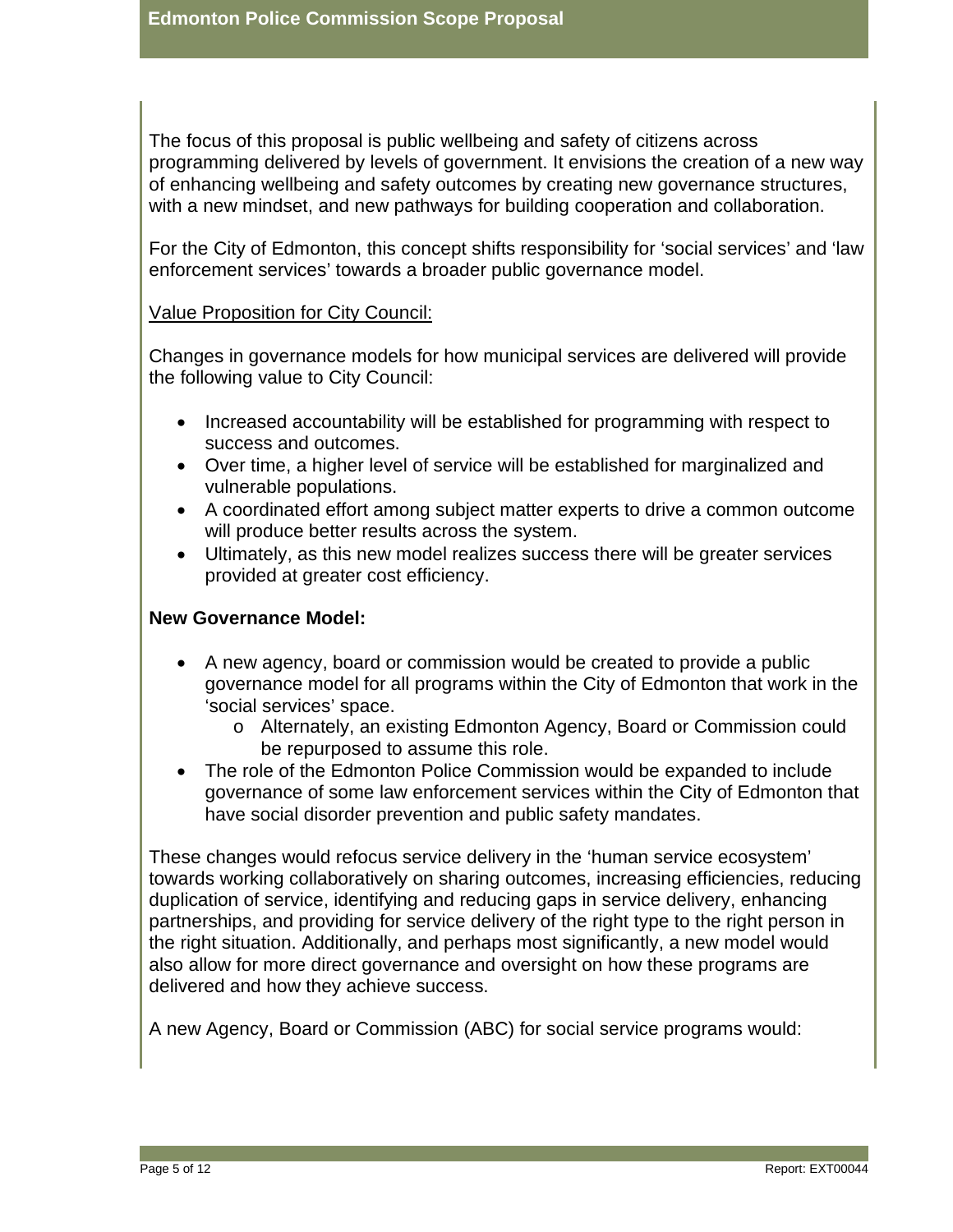Assume governance responsibility for the below Branches/Units of the City of Edmonton: (see Attachment 1 for a conceptual high-level Roles and Responsibilities framework and conceptual Organization Chart)

New ABC for Social Services

- o Affordable Housing and Homelessness activities with stakeholders that promote awareness, support community initiatives, and create positive solutions to housing and homelessness issues.
- o Community Resources Grants and Funding to strengthen the not-forprofit and social services sector through operational, project, program and capital development needs and interests.
- o Family and Community Support Services (FCSS) a joint (20/80%) municipal/provincial partnership that funds preventative social service programs.

Using a 'Human Service Ecosystem' lens, a *revised* role for the Edmonton Police Commission to include:

- o Edmonton Police Service.
- o City of Edmonton Peace Officer[s2.](#page-5-0)

Using the strategic goal of a 'Safer Edmonton' lens, a revised role for the Edmonton Police Commission to include, in addition to the above:

o Portions of the Edmonton Office of Traffic Safety<sup>[3](#page-5-1)</sup> (for consideration only).

Both entities would be required to:

- Facilitate (through dedicated resources or other mechanism) close *operational*  linkages with Alberta Health Services (EMS and Mental Health Units) for the purposes of ensuring the right resources are attached to the right calls for service.
- Facilitate (through dedicated resources or other mechanism) close *strategic* linkages with the Ministry of Community and Social Services and Alberta Health for the purposes of coordinating funding to local Civil Society Organizations.

<span id="page-5-0"></span><sup>&</sup>lt;sup>2</sup> Initially, and subject to greater discussion, units to move would be Transit, Community Standards, Park Rangers, and City Hall Peace Officers)

<span id="page-5-1"></span><sup>&</sup>lt;sup>3</sup> Included as a component of 'Safer Edmonton' but unaligned with service delivery to marginalized and vulnerable communities.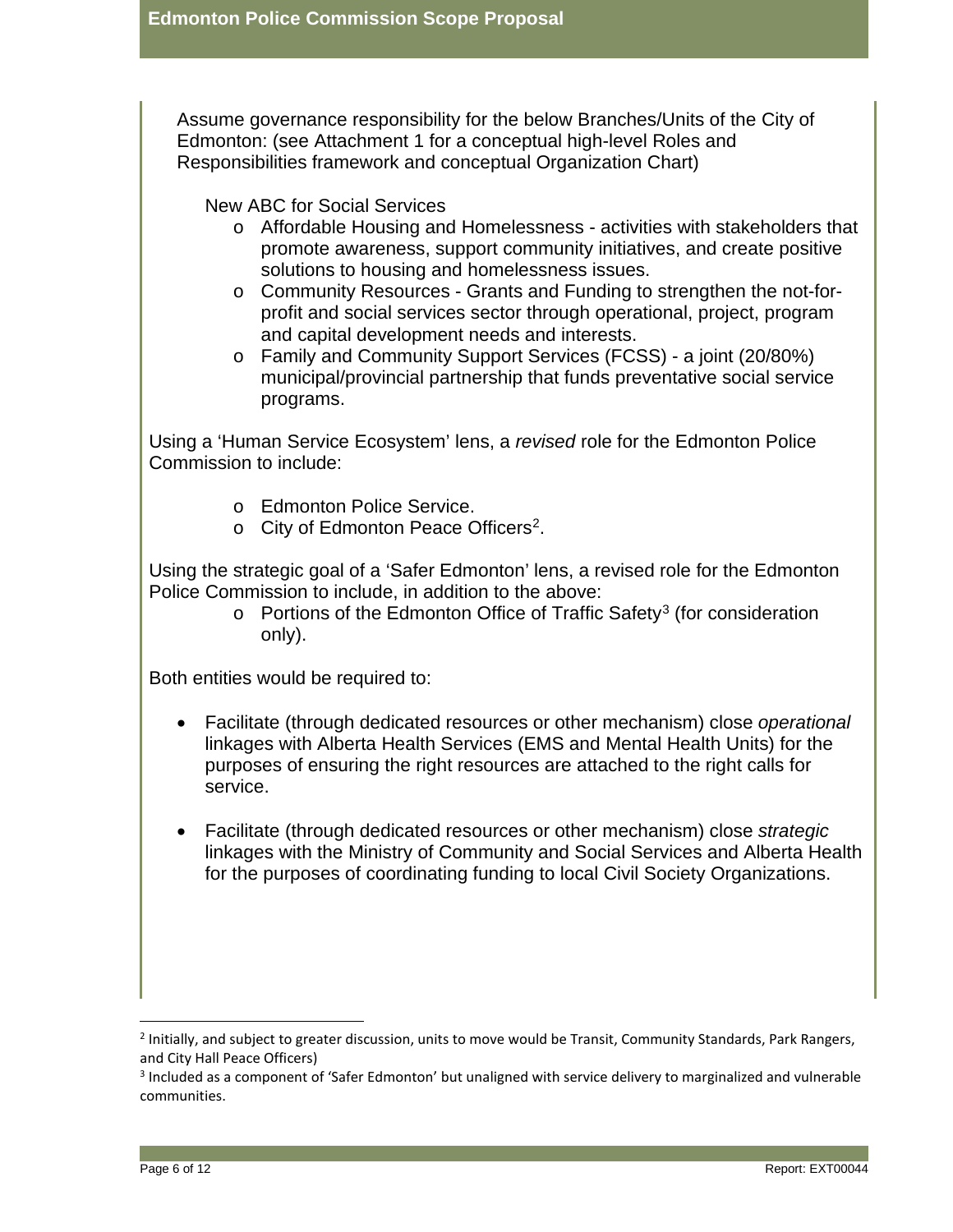# Visual Representation:



# **Benefits**

- This model establishes clear accountability / ownership and presumes the new agencies or commissions have overall responsibility even though multiple partners are at the table.
- Adds a necessary layer of public governance and oversight to the delivery of all social services programs within Edmonton.
- Council maintains authority for allocation of funding.
- Will increase communications and coordination among departments, external agencies, and other government service providers in the delivery of these services.
- Over the mid to long term will ensure overlap of services are identified and addressed. Will also identify gaps in services and opportunities to redirect resources accordingly and do so in a more efficient and responsive manner.
- Through close collaboration, the ability to ensure appropriate services are allocated to calls for service will be optimized. This could occur through new concepts like Joint Dispatch systems as well as call triaging by collaborative teams.
- Enforcement services will be delivered under one operational umbrella allowing for common standards across all aspects of service delivery.
- Establish program success outcome measures for funded programs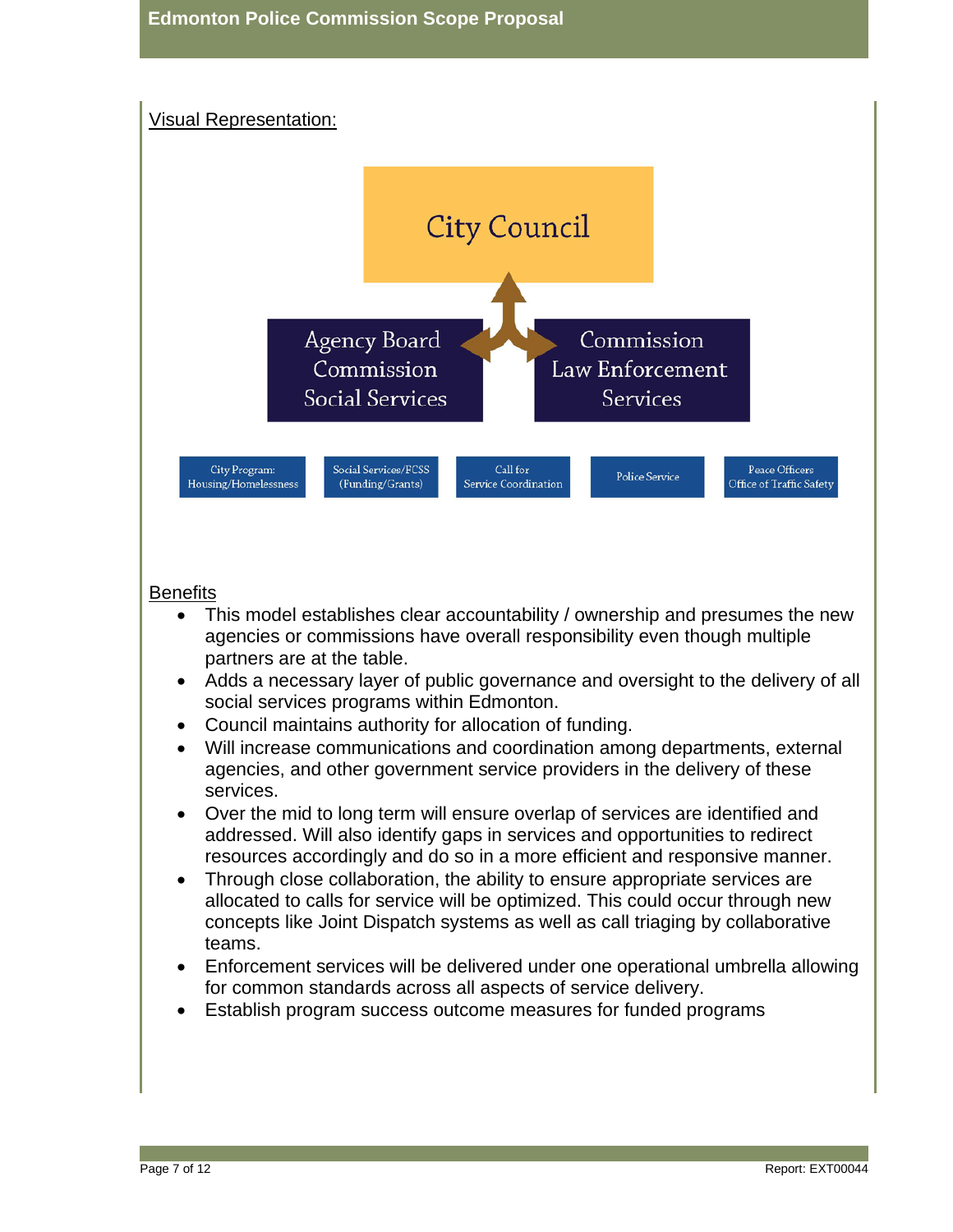#### Considerations:

- Time element: setting this up will be a major task. May need to consider phased rollouts and pilots, bringing on subject areas one at a time while still ensuring the current model is meeting needs while this body is established.
	- o If intent is to establish quickly, this could impact the success of this model if done in haste.
- Risk exists in new governments holding differing views and making adjustments to operations/scope.
- City Council delegates responsibilities currently held to a new ABC and gives up some controls they currently exercise.
- Many unknowns exist.
- Labour relations considerations may be significant.

## **Potential Future Governance Scenario**

• Both new systems of governance established under the initial stage would be merged under one Commission called the "Community Safety and Wellbeing Commission' (CSWC). The CSWC would hold public governance responsibilities for all of the programs delivered under the previous two governance entity models.

This model would continue the path forward on deeper integration and alignments between programming in the 'Human Services Ecosystem' space. The new CSWC would be responsible to City Council for efficient use of funds and for continued advancement on shared community safety and wellbeing outcomes.

The CSWC would be responsible for hiring a Community Safety and Wellbeing Commissioner with responsibility for the success of the overall system – not just any one area within the system. The Commissioner would be responsible for hiring the department heads of each area, with Council and Commission input and ratification.

The new CSWC would be required to:

- Facilitate (through dedicated resources or other mechanism) close *operational*  linkages with Alberta Health Services (EMS and Mental Health Units) for the purposes of ensuring the right resources are attached to the right calls for service.
- Facilitate (through dedicated resources or other mechanism) close *strategic* linkages with the Ministry of Community and Social Services and Alberta Health for the purposes of coordinating funding to local Civil Society Organizations.

In addition to those listed in the initial stage, merging the two systems of governance would provide the following additional benefits and considerations.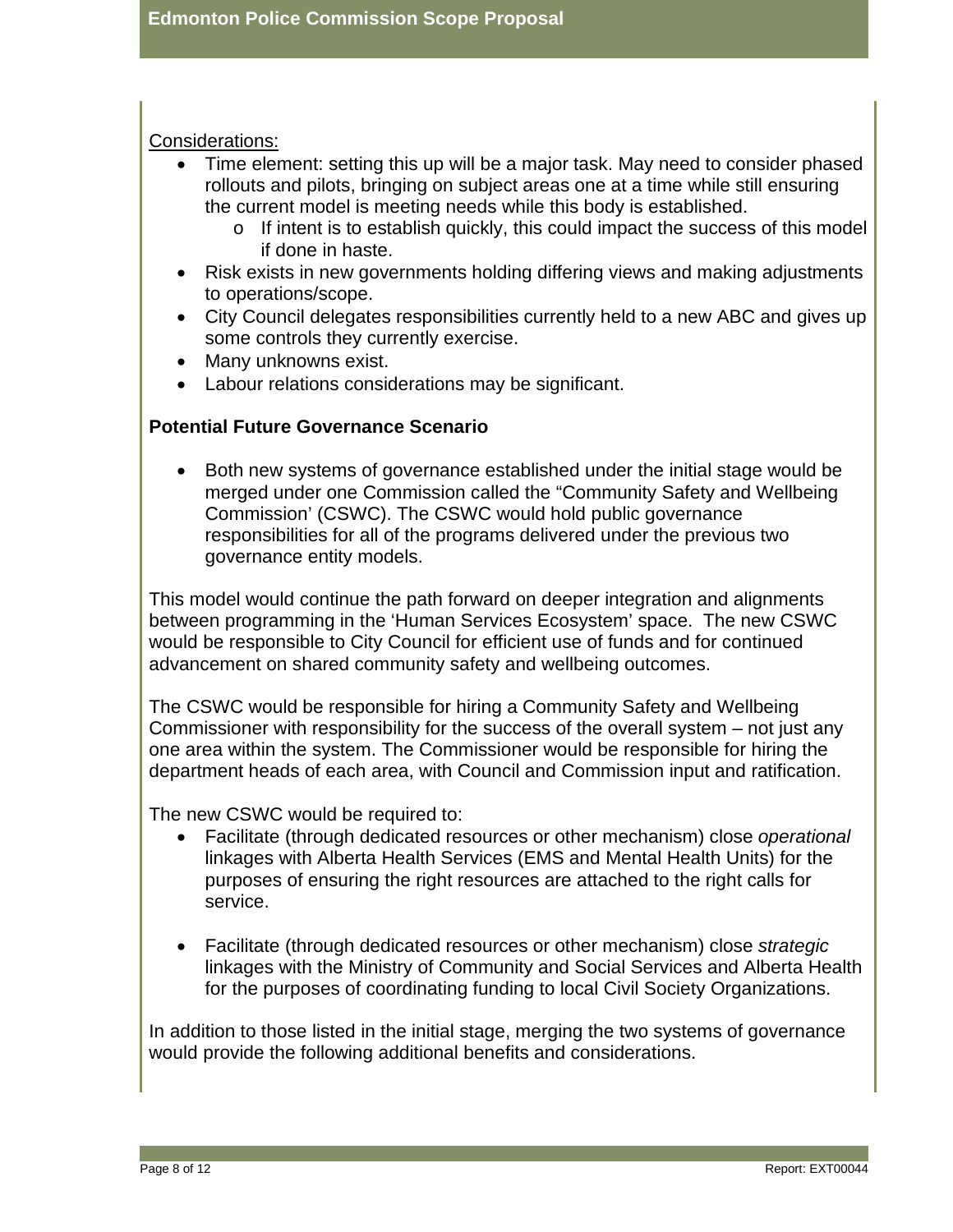Additional Benefits:

- One governance entity will further enhance the ability to align funding to programs (new or existing) most capable of delivering results and achieving outcomes.
- Further reduction in barriers for communication, planning, and cooperation between service areas.
- Establishes a broad network of community safety providers including fire, police and social services. A broader collective of partners under the CSWC will help to ensure a wholistic perspective on problem solving.
- Having a Commissioner of Community Safety and Wellbeing ensures that the agency leadership focusses on the success of the broader system.
- A consolidated governance model would build upon the successes realized through integration and cooperation in the initial stage.
- Similar, but not exact, models exist in the UK that are showing promising successes in achieving outcomes. (i.e. Glasgow model)

Additional Considerations:

- Unknown public reaction.
- No similar models exist in North America for analysis.



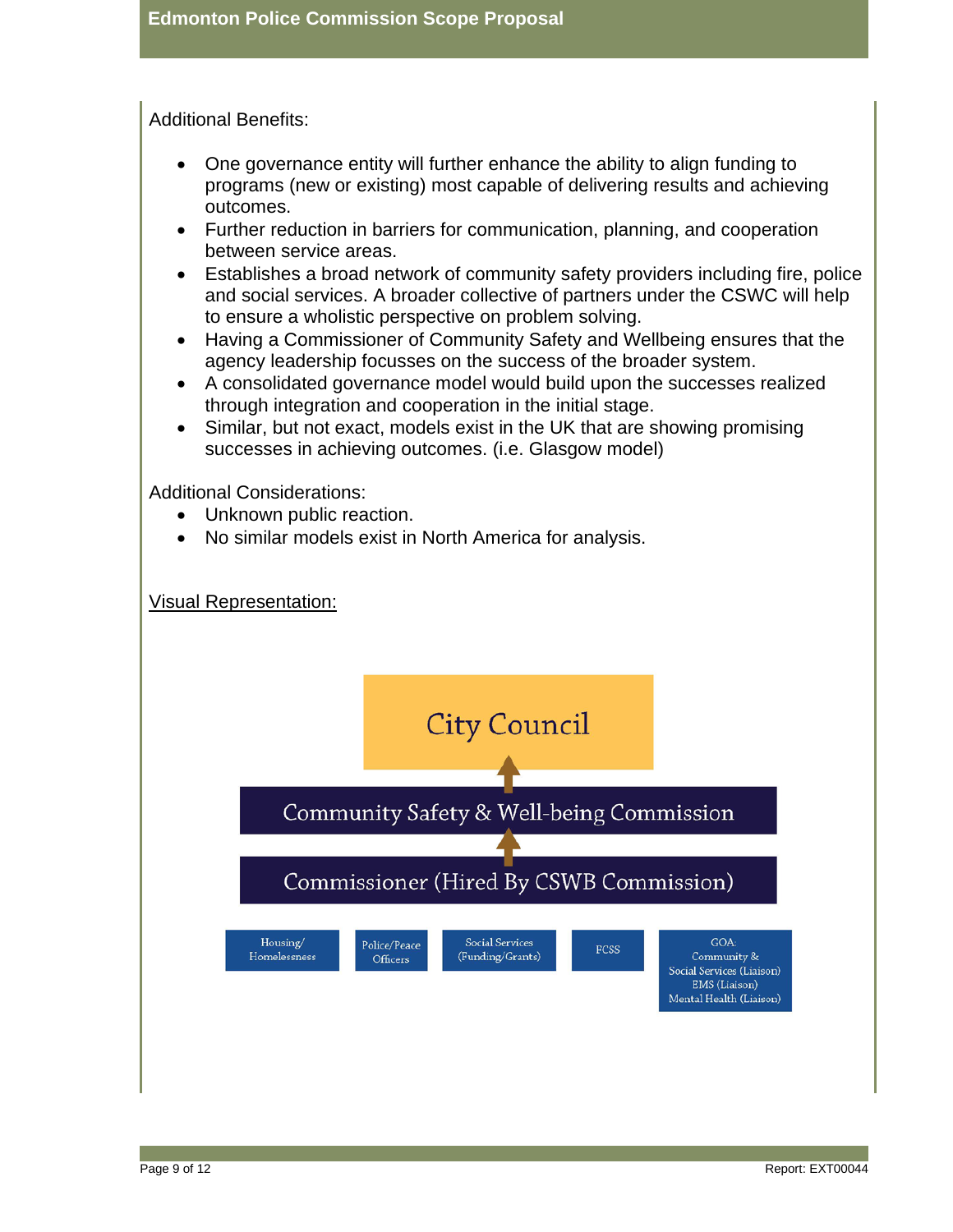## **Government of Alberta Consolidation:**

The City of Edmonton could advocate with the provincial government for 'Human Services Ecosystem' programs to be consolidated under one Ministry, through a pilot project. This would continue to evolve and enhance the concept that collaboration and alignment of program areas can maximize and leverage the existing funding in these systems (over 7 billion dollars annually) to achieve better outcomes, without increasing spending. The concept would be as shown in the visual representation below but would explore moving parts of Justice (policing), parts of Health (EMS, addictions, mental health), and parts of Community and Social Services (Homelessness, not for profit funding, etc.) into a new Ministry.

This model is the natural evolution of the principle of collective service delivery under a common provincial government governance model that transcends political barriers to focus on the needs of Edmontonians and Albertans. Establishing one Ministry for municipal 'Human Services Ecosystem' programs to interact with that contains similar provincial programs, would exponentially create better opportunities for communication, alignment of programming, sharing of common outcomes, and creation of significant efficiencies. (as opposed to the current model where the Municipality needs to work with at least three Ministries (JSG, CSS, Health) as well as AHS for the purposes of collaboration and communication)

This new model will ensure that billions in existing funding can be effectively leveraged across multiple delivery programs in a way that meaningfully addresses the root causes of homelessness, crime, mental health, addictions and other social concerns.

This concept is the ultimate expression of governments setting aside political considerations to focus on user needs by moving forward with a transformative delivery model that will put outcomes first by leveraging funding, people resources, planning, research, and science to achieve shared goals in a better way.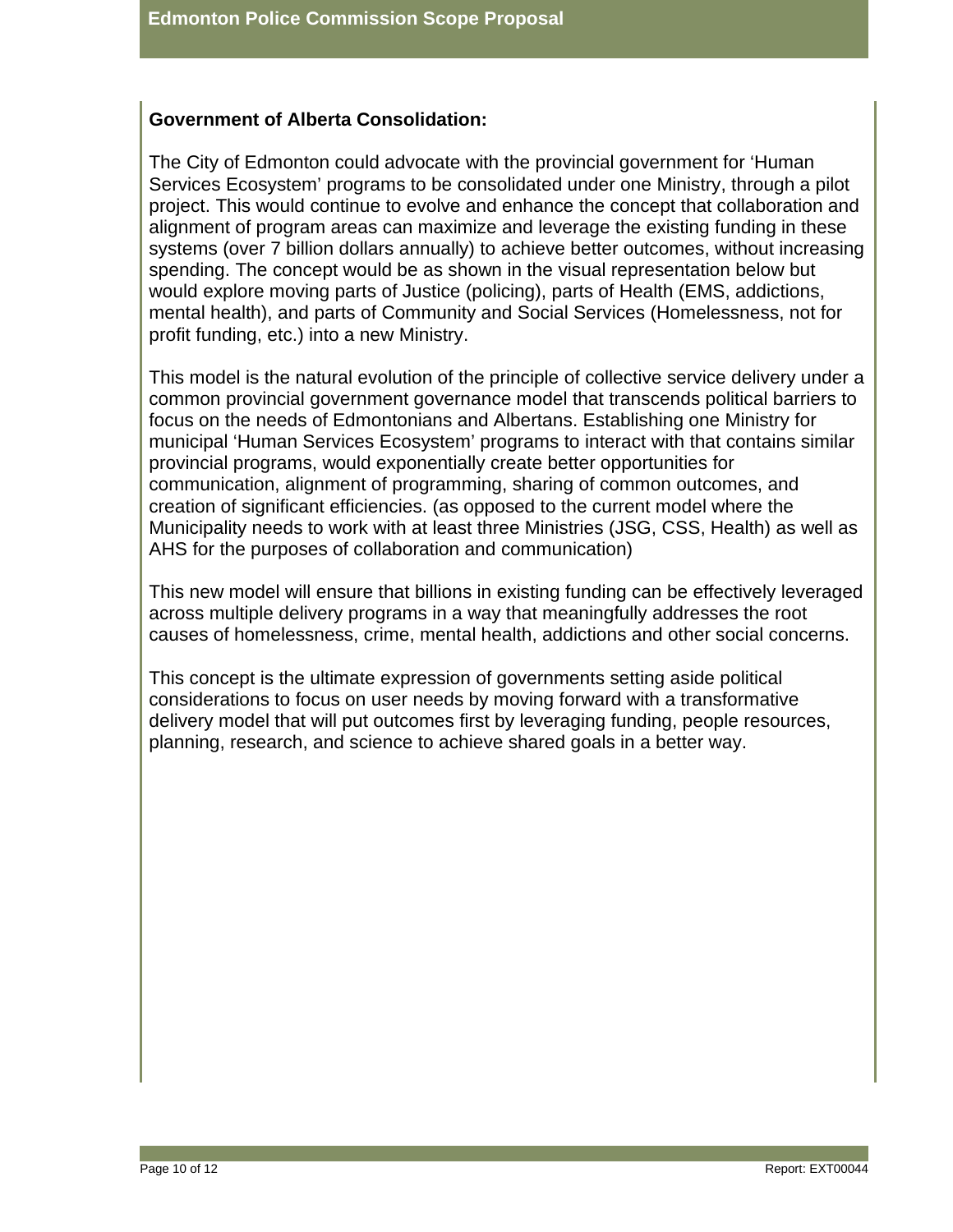

## **Possible Next Steps:**

- Edmonton Police Commission and the Edmonton Police Service would work closely with Administration to provide required additional information, analysis or research.
- Alternately and if desired, City Council could direct Administration and the Commission to proceed with formalized implementation plan for this concept.
	- o A formalized implementation plan could be brought forward to City Council in July 2021 for approval.
- Introduction and initial discussions with the province on the concepts presented in this report.

## **Conclusion:**

The Commission and the police service strongly feel that implementing even parts of this model could see a significant change in how the police and social services interact with those who use these systems frequently by changing their lives for the better.

The existing public governance model for policing works well, within the narrow silos assigned by statutes. However, the ability of the Edmonton Police Commission or the police service to affect change within other service delivery areas is limited to working with cooperative partnerships with similar visions and goals. This is not an ideal model for leveraging existing resources and funding within the 'Human Services Ecosystem'. We believe there is a critical need, and strong public expectations, that programming